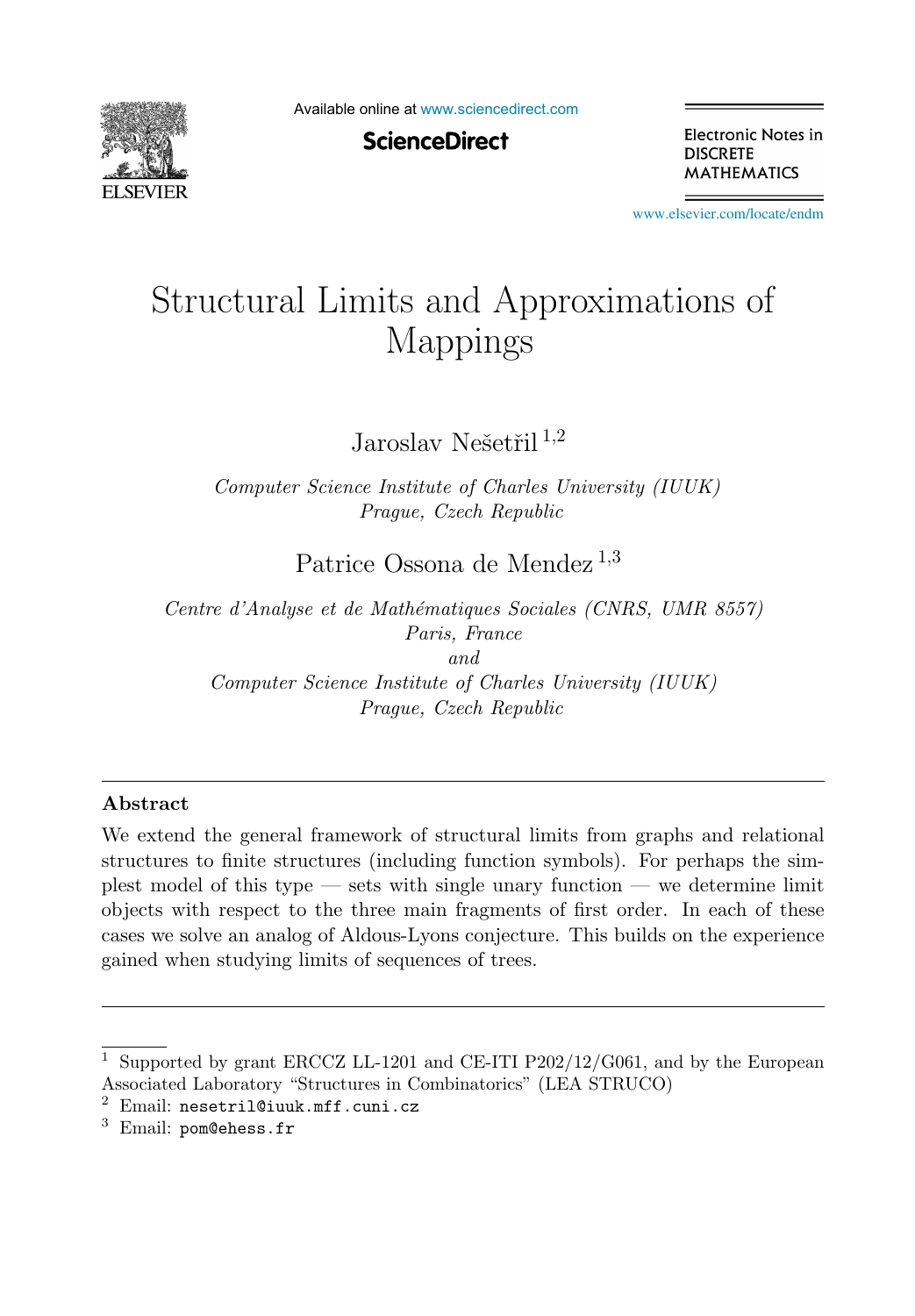# **1 Introduction and Previous Work**

Limit objects of convergent sequences of combinatorial objects recently gained much interest [\[9\]](#page-8-0). This was initiated by the theory of limits of dense graphs [\[10\]](#page-8-0) and of limits of graphs with bounded degrees [\[3\]](#page-7-0), followed by the study of limits of hypergraphs [\[5\]](#page-7-0), of permutations [\[7\]](#page-7-0), etc. The unifying framework of structural convergence has been proposed by the authors for general combinatorial structures [\[11\]](#page-8-0), based on a blend of combinatorics, probability theory, model theory, and functional analysis, which may be outlined as follows:

Recall that a  $\sigma$ -structure **A** is defined by its *domain A*, its *signature*  $\sigma$ (which is a set of symbols of relations and functions with their arities, and the interpretation in A of all the relations and functions in  $\sigma$ . A relational structure is a structure whose signature only contains relational symbols, while an *algebra* is a structure whose signature only contains function symbols. Let X be a fragment of first-order logic (in the language defined from the signature  $σ)$ . A sequence  $(**A**<sub>n</sub>)<sub>n∈N</sub>$  of  $σ$ -structures is *X*-convergent if, for every formula  $\phi \in X$ , the probability  $\langle \phi, \mathbf{A}_n \rangle$  that  $\phi$  is satisfied for a random assignment of elements of  $A_n$  to the free variables converges as n grows to infinity. Three fragments of first-order logic are of specific interest. They are all considered in this paper:

- the fragment QF of quantifier-free formulas, which naturally extends the notion of *left convergence* of dense graphs of Lovász and Szegedy  $[10]$ ;
- the fragment  $FO<sup>local</sup>$  of local formulas (that is of formulas whose satisfaction only depends on a  $r$ -neighborhood of the free variables), which naturally extends the notion of *local convergence* of graphs with bounded degrees of Benjamini and Schramm [\[3\]](#page-7-0);
- the full set FO of all first-order formulas.

For a fragment  $X$  of first-order logic like those considered above, we have the following general analytic representation theorem, which can be seen as an extension of the representation of left limits of dense graphs by infinite exchangeable graphs  $[1,6,8]$  and of local limits of graphs with bounded degrees by unimodular distributions [\[3\]](#page-7-0):

**Theorem 1.1 ([\[11\]](#page-8-0))** Let S be the Stone dual of the Lindenbaum-Tarski algebra defined by X, and let  $\Gamma$  be the automorphism group of S (note that  $\Gamma$ naturally acts on S). For each formula  $\phi \in X$ , we denote by  $f_{\phi}$ the indicator function of the clopen subset of S dual to  $\phi$ .

To each finite σ-structure **A** corresponds (injectively) a Γ-invariant prob-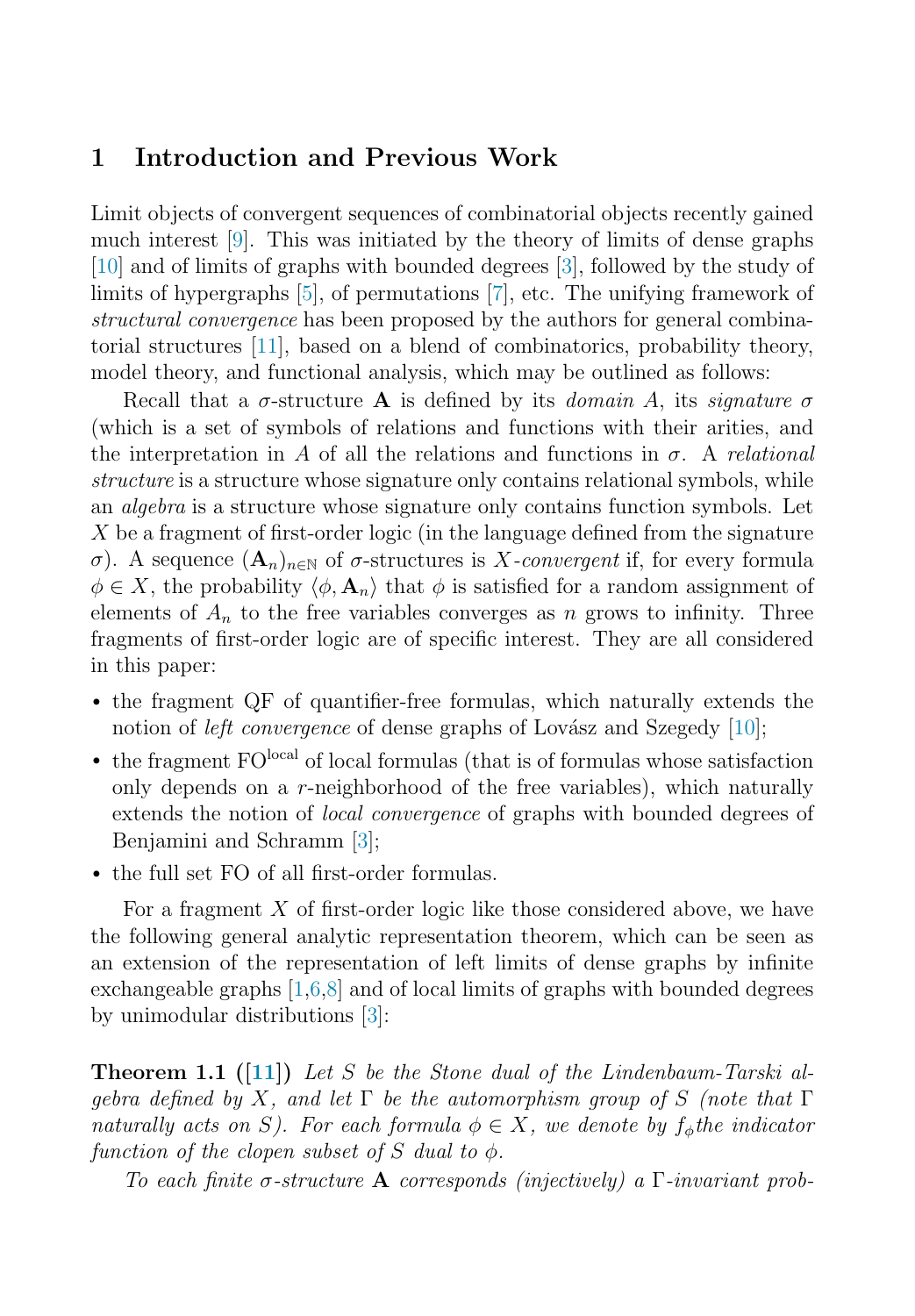ability measure  $\mu_A$  on S such that for every formula  $\phi \in X$  it holds

$$
\langle \phi, \mathbf{A} \rangle = \int_{S} f_{\phi}(T) \, \mathrm{d}\mu_{\mathbf{A}}(T),
$$

For every sequence  $(A_n)_{n\in\mathbb{N}}$  of  $\sigma$ -structures the sequence  $(A_n)_{n\in\mathbb{N}}$  is Xconvergent if and only if the measures  $\mu_{A_n}$  converge weakly. Moreover, if the sequence  $(\mathbf{A}_n)_{n\in\mathbb{N}}$  is X-convergent then the measures  $\mu_{\mathbf{A}_n}$  converge to some  $\Gamma$ invariant probability measure μ with the property that for every formula  $\phi \in X$ it holds

$$
\lim_{n\to\infty}\langle\phi,\mathbf A_n\rangle=\int_Sf_\phi(T)\,\mathrm d\mu(T).
$$

The key question in this area is to find a "nicer" description of limit objects themselves. Examples of such descriptions are analytic (graphons [\[10\]](#page-8-0), hypergraphons [\[5\]](#page-7-0), and permutons [\[7\]](#page-7-0)) or structure-like (Borel structures and graphings [\[3\]](#page-7-0)).

The notion of structural convergence relies both on a representation of the combinatorial object (leading to the choice of a specific signature) and on the choice of a fragment of first-order logic. On the other hand different representations and different fragments may lead to same (or closely related) convergence.

The present status is summarized by table 1.

| Table 1 |  |                     |  |  |
|---------|--|---------------------|--|--|
|         |  | Known limit objects |  |  |

| signature                     | QF-limit               | $FOlocal$ -limit             | FO-limit      |
|-------------------------------|------------------------|------------------------------|---------------|
| one unary relation            | Borel marking          | Borel marking                | Borel marking |
| one unary function            | Theorem 2.1            | Theorem 2.2                  | Theorem 2.3   |
| $d$ involutions               | graphing               | graphing                     | graphing      |
| one binary symmetric relation | graphon                | partial results <sup>a</sup> |               |
| one binary symmetric function | very partial results b |                              |               |

<sup>&</sup>lt;sup>a</sup> modeling FO-limits (hence modeling FO<sup>local</sup>-limits) for sequences of graphs  $(G_n)_{n\in\mathbb{N}}$  such that for every  $r \in \mathbb{N}$  there is  $F(r)$  such that for every  $n \in \mathbb{N}$  and every  $v \in G_n$ , the number of cycles in the r-neighborhood of v is at most  $F(r)$  [\[12,14\]](#page-8-0).

<sup>b</sup> Borel QF-limit for tree semi-lattice infimum function [\[4\]](#page-7-0).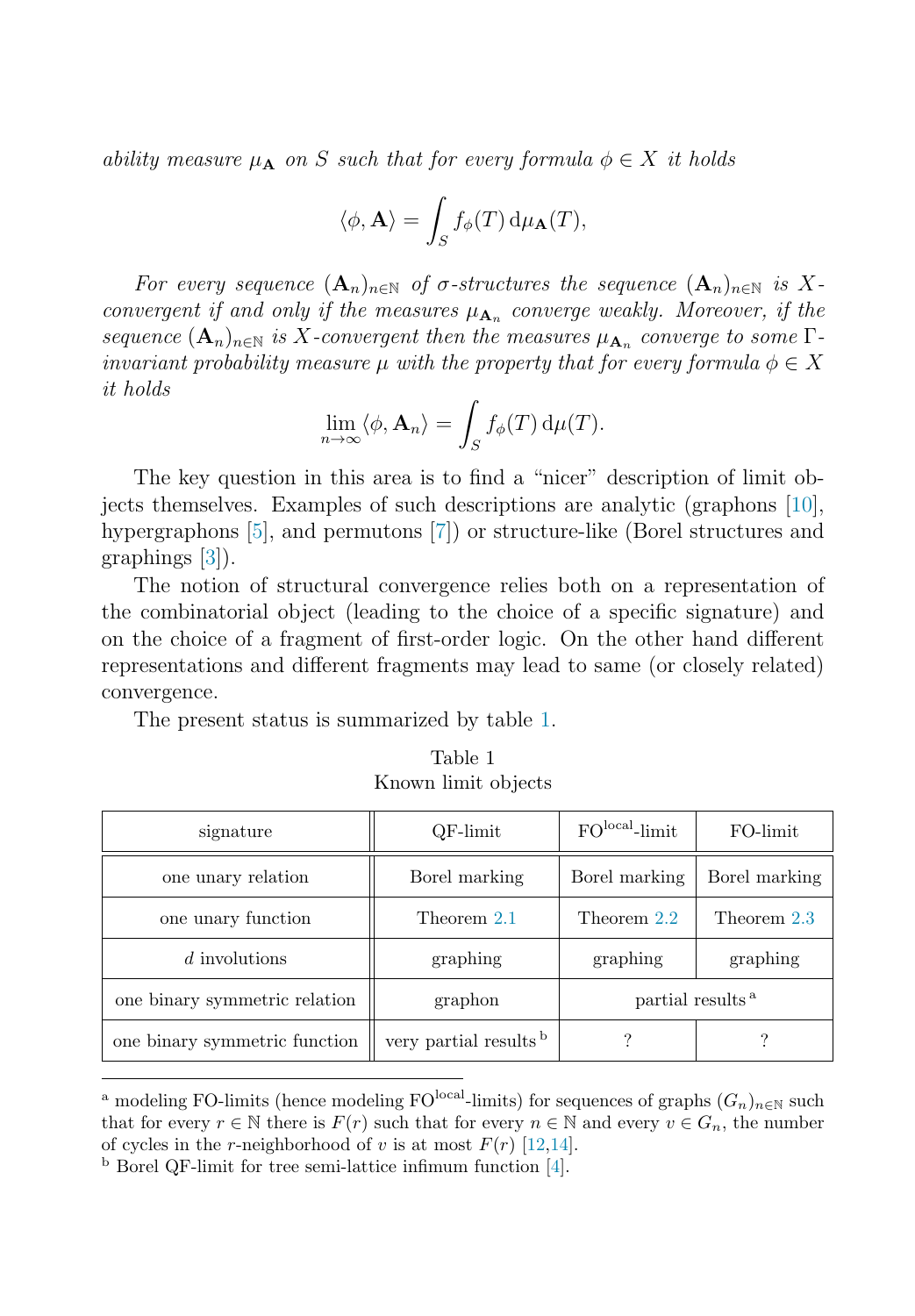For the natural representation of graphs with maximum degree d (has a relational structure), the notion of  $FO<sup>local</sup>$ -convergence meets the notion of local convergence of Benjamini and Schramm. In this context, the limit of a convergent sequence of bounded degree connected graphs can be represented by a graphing, which is a Borel graph on a standard probability space that satisfies the *intrinsic mass transport principle*  $[3]$ , which states that for every measurable subsets of vertices  $A, B$  it holds

$$
\int_A \deg_B(x) \, d\mu(x) = \int_B \deg_A(y) \, d\mu(y),
$$

where  $\deg_B(x)$  (resp.  $\deg_A(x)$ ) denotes the degree in B (resp. in A) of vertex x, and  $\mu$  is the (atomless) probability measure on X. It is not known whether every graphing is the local limit of a sequence of connected finite graphs. This has been conjectured by Aldous and Lyons [\[2\]](#page-7-0), but appears to be very difficult to prove or disprove.

Alternatively, a graphing can be represented as a standard probability space and D measure preserving involutions  $f_1, \ldots, f_D$ , two distinct vertices x and y being adjacent iff there is some  $1 \leq i \leq D$  with  $f_i(x) = y$ . Note that the assumption that every  $f_i$  is measure-preserving directly implies the intrinsic mass transport principle. But finite graphs with degree less than D can similarly be represented as a  $\sigma$ -structure, where  $\sigma = \{f_1, \ldots, f_D\}$  only contain function symbols interpreted as involutions, two vertices  $u$  and  $v$  being adjacent if  $u \neq v$  and there is  $1 \leq i \leq D$  such that  $f_i(u) = v$ . In this setting, the alternative form of graphings are QF-limits of bounded degree graphs represented as purely functional  $\sigma$ -structures.

For relational structures with a single relation symbol is QF-convergence essentially the same as left-convergence [\[13\]](#page-8-0). It follows from the particular cases of graphs [\[10\]](#page-8-0) and regular hypergraphs [\[5\]](#page-7-0) that QF-convergence of relational structures is essentially understood.

The general structures (including function symbols) can be of course reduced to relational structures but this reduction is not compatible with QFconvergence. The introduction of function symbols has great expressive power and this motivates our study of convergence of the simplest purely functional structures: mappings.

An  $r$ -ary function can be used to encode an  $r$ -ary relation. For instance, let  $f: V \times V \to V$  have the property that  $\{f(x, y), f(y, x)\} = \{x, y\}$  (such mappings, or operations are called *quasi-trivial*). Quasi-trivial functions allow us to encode any graph (by  $x \sim y$  iff  $f(x, y) = y$ ) and QF-convergence of these mappings is equivalent to left-convergence of the encoded graphs. This shows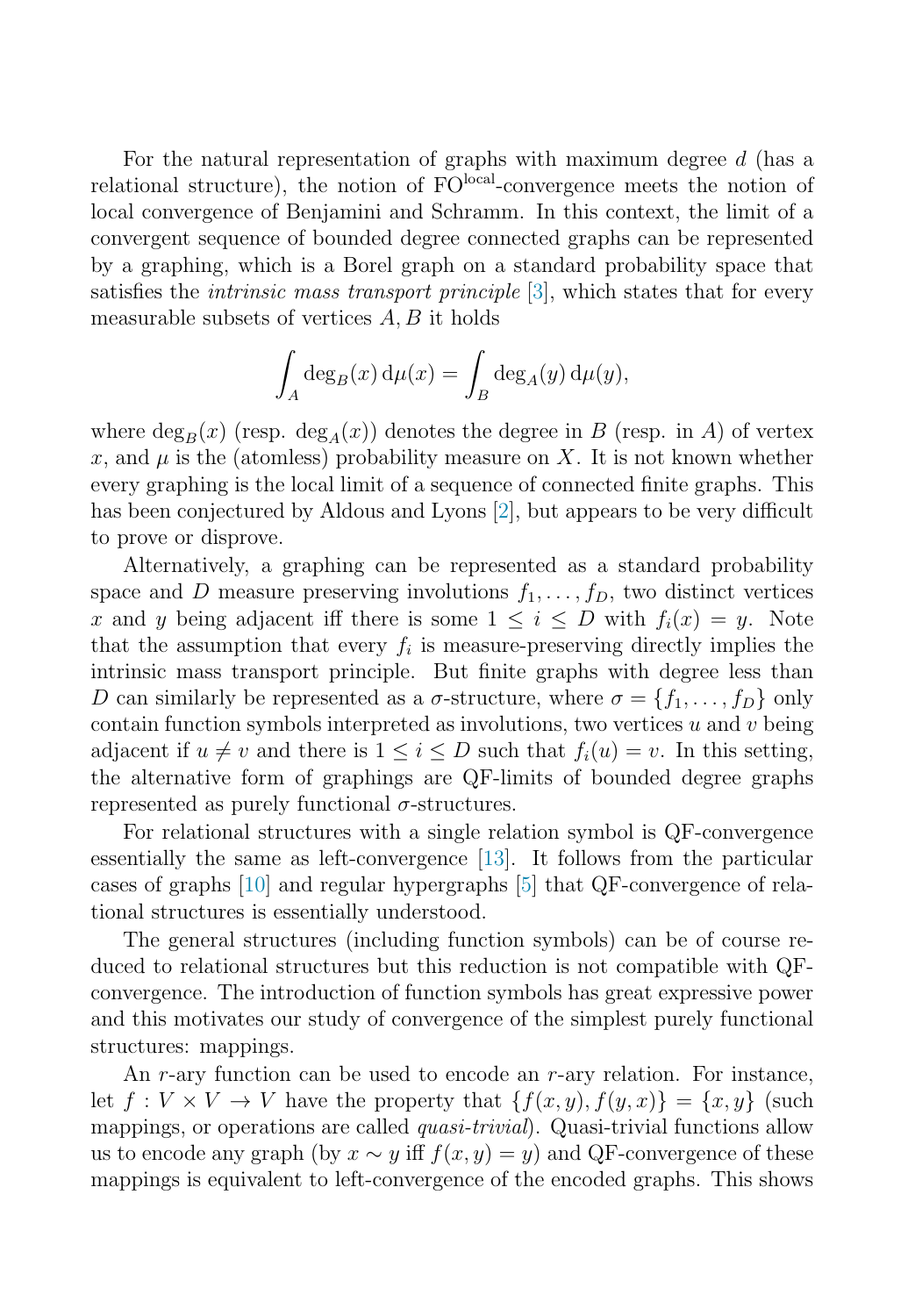<span id="page-4-0"></span>that r-ary functions present an intermediate level between r-ary relations and  $(r+1)$ -relations.

# **2 Statements of results**

Our main result is that for "mappings" and all three main fragments we can characterize the limit objects and thus particularly prove analog of the Aldous-Lyons conjecture.

#### 2.1 QF-limits of Mappings

When one considers left-convergence of graphs that are structurally sparse (meaning that one cannot find large "random-like" parts in them), natural limit object to consider for QF-convergence are *Borel structures*, that is structures whose domain is a standard Borel space equipped with an atomless probability measure, and whose relations and functions are Borel.

In the statement of the next theorem, an element  $x \in A$  is called a *cyclic* element of a mapping  $f : A \to A$  if there exists  $n \in \mathbb{N}$  such that  $f^{n}(x) = x$ .

**Theorem 2.1** The QF-limit of a QF-convergent sequence of mappings  $f_n$ :  $A_n \to A_n$  (with  $A_n$  finite, and  $\lim_{n\to\infty} |A_n| = \infty$ ) can be represented as a Borel mapping  $f : A \rightarrow A$ , where A is a standard Borel space equipped with an atomless probability measure  $\nu$ . Moreover, the mapping f is such that for every measurable subset  $X$  of the set of all cyclic elements of f it holds  $\nu(f^{-1}(X)) = \nu(X).$ 

Conversely, every Borel mapping  $f : A \rightarrow A$ , where A is a standard Borel space equipped with an atomless probability measure  $\nu$  and such that for every measurable subset X of the set of all cyclic elements of f it holds  $\nu(f^{-1}(X)) =$  $\nu(X)$  is the QF-limit of a QF-convergent sequence of mappings  $f_n: A_n \to A_n$ with  $A_n$  finite and  $\lim_{n\to\infty} |A_n| = \infty$ .

# 2.2  $\mathrm{FO}^{\mathrm{local}}\text{-}limits$  of Mappings

In the case of FO<sup>local</sup>-convergence, the notion of Borel structure is too weak to allow to properly extend the notion of Stone pairing to formulas that contain quantifiers. Indeed, for every considered first-order formula  $\phi$  the set of tuples satisfying  $\phi$  should be measurable in order to extend the Stone pairing to the limit object. This leads to the notion of modeling: a modeling **A** is a Borel structure whose domain A is a standard Borel space equipped with a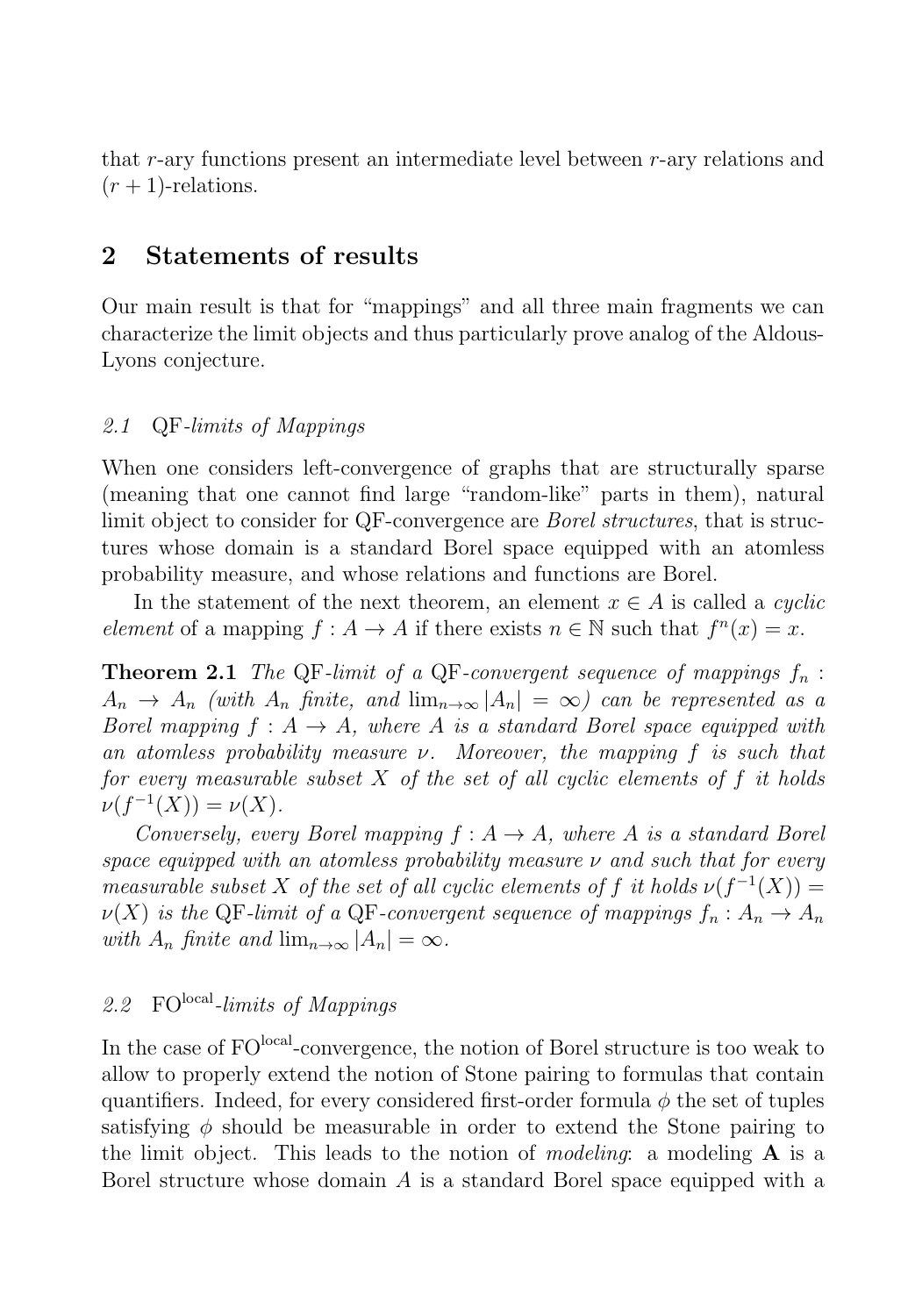<span id="page-5-0"></span>probability measure  $\nu$ , with the property that that every first-order definable subset of  $A^k$  is measurable (by the product measure  $\nu^{\otimes k}$ ).

A modeling mapping f satisfies the finitary mass transport principle if, for every measurable subsets X, Y of A, such that  $X \subseteq \text{Im} f$  and  $\sup_{x \in X} |f^{-1}(x)|$  $|Y| < \infty$ . Then

$$
\nu(f^{-1}(X) \cap Y) = \int_X |f^{-1}(x) \cap Y| \, d\nu(y)
$$

These definitions fit to the context of FO<sup>local</sup>-limits of mappings:

**Theorem 2.2** The FO<sup>local</sup>-limit of an FO<sup>local</sup>-convergent sequence of mappings  $f_n$ :  $A_n \to A_n$  (with  $A_n$  finite, and  $\lim_{n\to\infty} |A_n| = \infty$ ) can be represented by a mapping modeling  $f : A \rightarrow A$  with atomless associated probability measure, such that f satisfies the finitary mass transport principle.

Conversely, every modeling mapping  $f : A \rightarrow A$  with atomless associated probability measure that satisfies the finitary mass transport principle is the  $FO<sup>local</sup>$ -limit of an FO<sup>local</sup>-convergent sequence of mappings  $f_n: A_n \to A_n$  with  $A_n$  finite and  $\lim_{n\to\infty} |A_n| = \infty$ .

#### 2.3 FO-limits of Mappings

In the case of full FO-convergence, some more restriction exists on the limit objects. Specifically, every sentence which is true on the limit object should have a finite model. In other words, the complete theory of the limit object should have the finite model property. It appears that this is the only additional requirement for FO-limits of mappings.

**Theorem 2.3** The FO-limit of an FO-convergent sequence of mappings  $f_n$ :  $A_n \to A_n$  (with  $A_n$  finite, and  $\lim_{n\to\infty} |A_n| = \infty$ ) can be represented by a mapping modeling  $f : A \rightarrow A$  with atomless associated probability measure, whose complete theory has the finite model property, and such that f satisfies the finitary mass transport principle

Conversely, every modeling mapping  $f : A \rightarrow A$  with atomless associated probability measure, whose complete theory has the finite model property, and that satisfies the finitary mass transport principle is the FO-limit of an FO-convergent sequence of mappings  $f_n: A_n \to A_n$  with  $A_n$  finite and  $\lim_{n\to\infty} |A_n| = \infty.$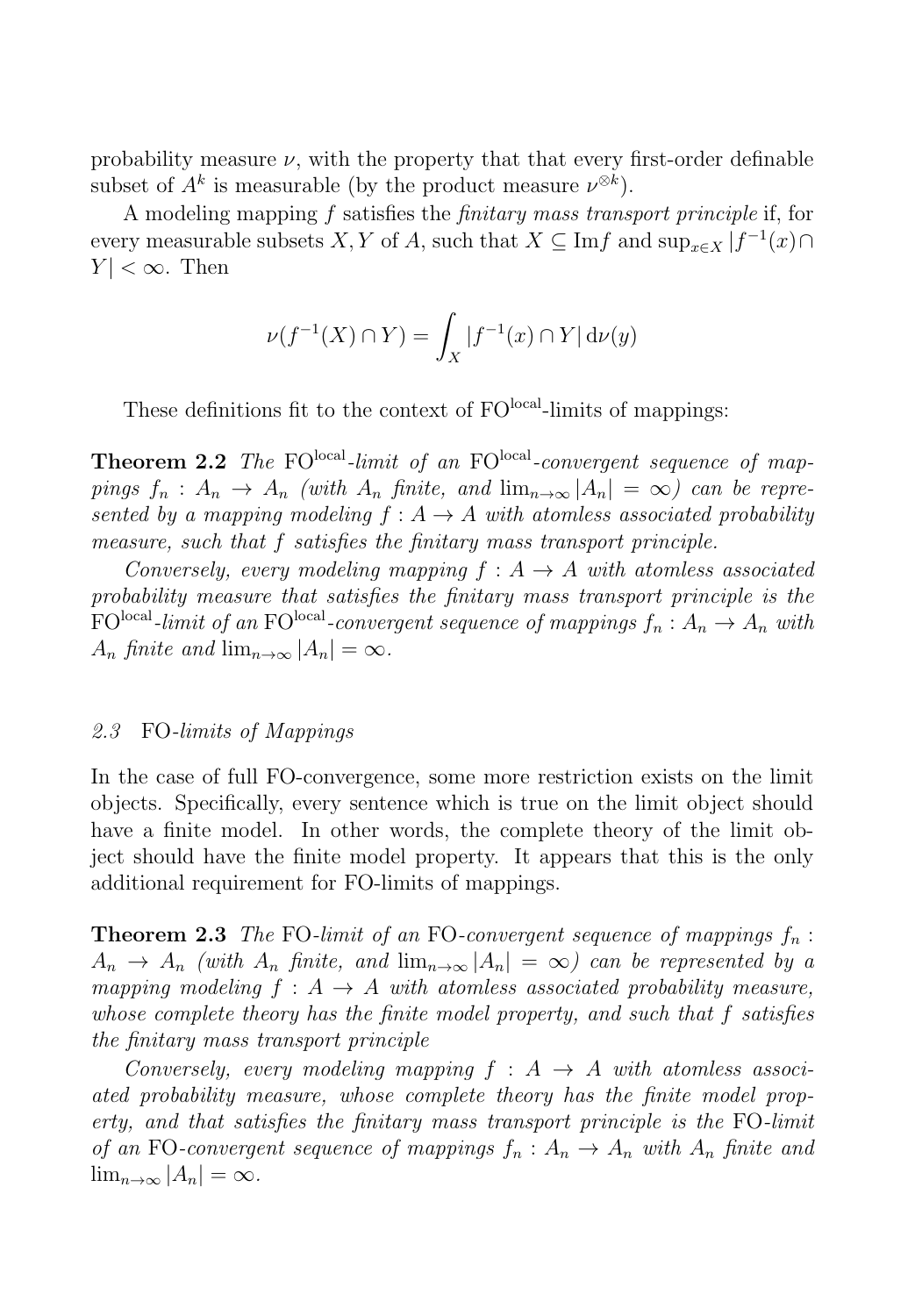## **3 Examples**

Let us give some intuition on the requirements of the theorems.

**Example 3.1** Consider the mapping  $f : [0, 1] \rightarrow [0, 1]$ , defined as follows:

$$
f(x) = \begin{cases} 1 - x & \text{if } x \notin [2/5, 3/5] \\ 2x - 4/5 & \text{otherwise} \end{cases}
$$

Then the mapping f is the QF-limit of the mappings  $f_n: A_n \to A_n$  where  $A_n = \{a_1, \ldots, a_{2n}\} \cup \{b_1, \ldots, b_{2n}\} \cup \{c_1, \ldots, c_n\}$  and  $f_n$  is defined by  $f_n(a_i) =$  $b - i$ ,  $f_n(b_i) = a_i$  (for  $1 \le i \le 2n$ ) and  $f_n(c_i) = a_i$  (for  $1 \le i \le n$ ). However, f is not the local-limit of a sequence of mappings on finite sets, for otherwise we can consider approximations  $g_n: V_n \to V_n$  of f with  $V_n$  finite (and  $g_n$ ) converges to f). Let  $C_n = \{x \in V_n : g_n \circ g_n(x) \neq x\}$  and  $D_n = g_n(C_n) = \{x \in V_n : g_n \circ g_n(x) \neq x\}$  $V_n : \exists y \ (g_n(y) = x) \wedge (g_n(x) \neq y)$ . Then (denoting h the function symbol in  $\sigma$  to distinguish it from its interpretations f and  $g_n$ ) it holds

$$
\lim_{n \to \infty} \frac{|C_n|}{|V_n|} = \lim_{n \to \infty} \langle (h(h(x_1)) \neq x_1), g_n \rangle = \langle (h(h(x_1)) \neq x_1), f \rangle = 1/5
$$
  

$$
\lim_{n \to \infty} \frac{|D_n|}{|V_n|} = \langle (\exists y \ (h(y) = x_1) \land (h(x_1) \neq y)), f \rangle = 2/5
$$

although for every integer n, we have  $|D_n| \leq |C_n|$  as  $D_n = g_n(C_n)$ .

**Example 3.2** Consider the mapping  $f : [0, 1] \rightarrow [0, 1]$ , which maps x to  $x/2$ . This mapping is the QF-limit of the mapping  $f_n: \{0, \ldots, n\} \rightarrow \{0, \ldots, n\}$ which maps n to n and  $0 \leq i < n$  to  $(i+1)$  mod n. However, f is not an FO<sup>local</sup>limit of finite mappings. Indeed, it is bijective but  $\nu(f^{-1}([0, 1/2]) \neq \nu([0, 1/2])$ .

**Example 3.3** Let  $0 < \alpha < 1/2$  be irrational and let consider the mapping  $f : [0, 1) \rightarrow [0, 1)$  defined by

$$
f(x) = \begin{cases} (x - \alpha) \bmod 1 & \text{if } (\exists n \in \mathbb{N}) \ x = n\alpha \bmod 1 \\ 0 & \text{if } x = 0 \\ (x + \alpha) \bmod 1 & \text{otherwise} \end{cases}
$$

Then f has no first-order approximation: the sentence

$$
(\forall x \exists y \, f(y) = x) \land (\exists x, y \, (x \neq y) \land f(x) = f(y)),
$$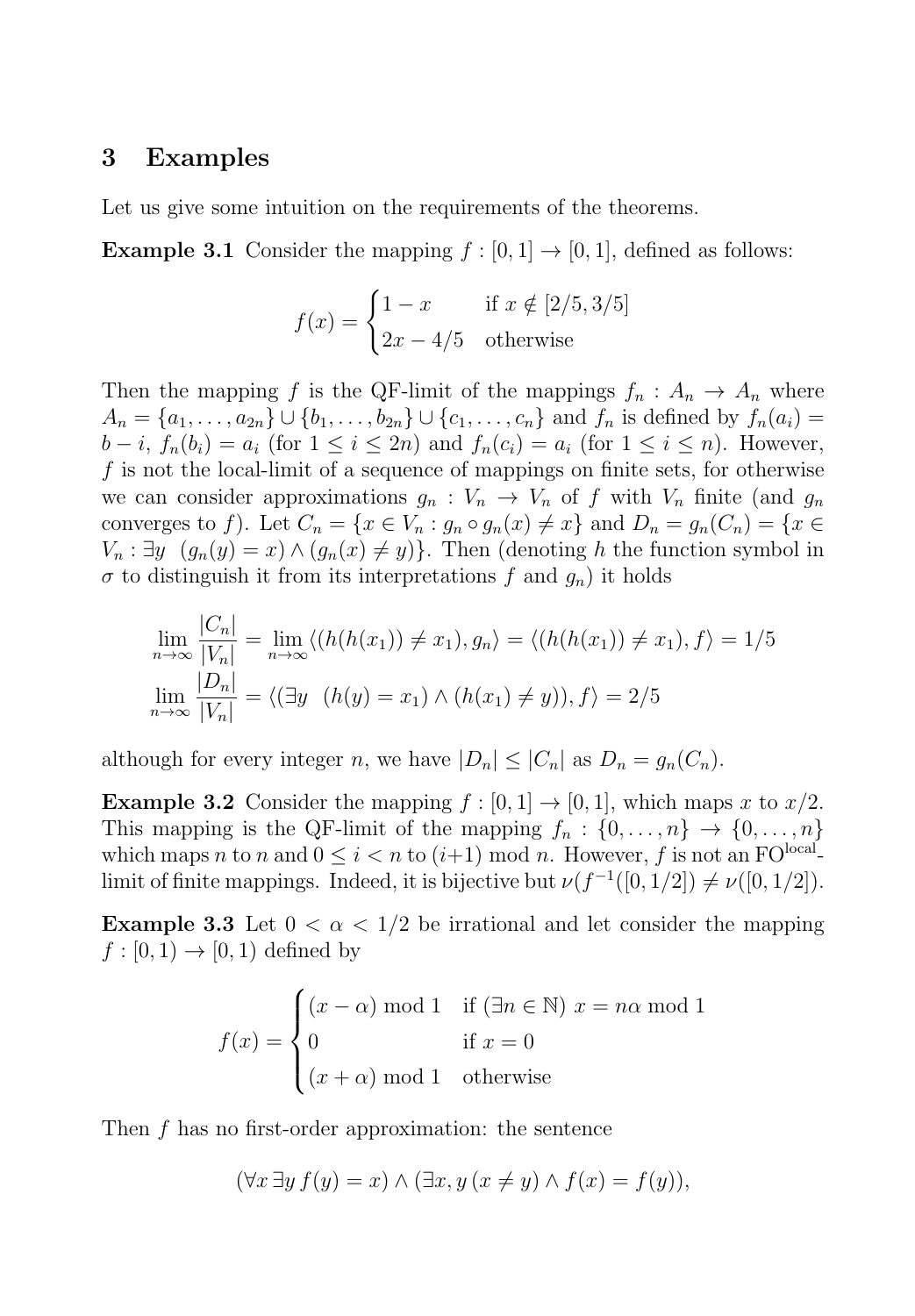<span id="page-7-0"></span>which means that  $f$  is surjective but not injective, belongs to the complete theory of f, but this sentence has no finite model as every  $q: V \to V$  with V finite that is surjective has to be injective as well. Hence the complete theory of  $f$  does not have the finite model property. However,  $f$  is clearly the local limit of the mapping  $f_n : \{0, \ldots, n-1\} \to \{0, \ldots, n-1\}$  which maps x to  $(x+1) \mod n$ .

# **4 Concluding Remarks**

Let us finish this extended abstract by saying that although the statement of Theorems [2.2](#page-5-0) and [2.3](#page-5-0) are intuitive (as also indicated by the above examples) we have no simple proof of them in either direction. The proofs build upon experience gained in treating limits of colored bounded height trees [\[13\]](#page-8-0) and of trees in general [\[12\]](#page-8-0), and uses a combinatorial analysis of the Stone dual on the Lindenbaum-Tarski algebra, which may be of independent interest.

# **References**

- [1] Aldous, D.: Exchangeability and continuum limits of discrete random structures. In: H.B. Agency (ed.) Proceedings of the International Congress of Mathematicians, vol. I, pp. 141–153 (2010)
- [2] Aldous, D., Lyons, R.: Processes on unimodular random networks. Electronic Journal of Probability **12**, 1454–1508 (2007)
- [3] Benjamini, I., Schramm, O.: Recurrence of distributional limits of finite planar graphs. Electron. J. Probab. **6**(23), 13pp (2001)
- [4] Charbit, P., Hosseini, L., Ossona de Mendez, P.: QF-limits of structures and the example of tree-semilattices. arXiv:1505.03037 [math.CO] (2015)
- [5] Elek, G., Szegedy, B.: Limits of hypergraphs, removal and regularity lemmas. A non-standard approach. arXiv:0705.2179v1 [math.CO] (2007)
- [6] Hoover, D.: Relations on probability spaces and arrays of random variables. Tech. rep., Institute for Advanced Study, Princeton, NJ (1979)
- [7] Hoppen, C., Kohayakawa, Y., Moreira, C., R´ath, B., Sampaio, R.: Limits of permutation sequences. Journal of Combinatorial Theory, Series B **103**(1), 93 – 113 (2013). DOI http://dx.doi.org/10.1016/j.jctb.2012.09.003
- [8] Kallenberg, O.: Probabilistic Symmetries and Invariance Principles. Probability and Its Applications. Springer (2005)